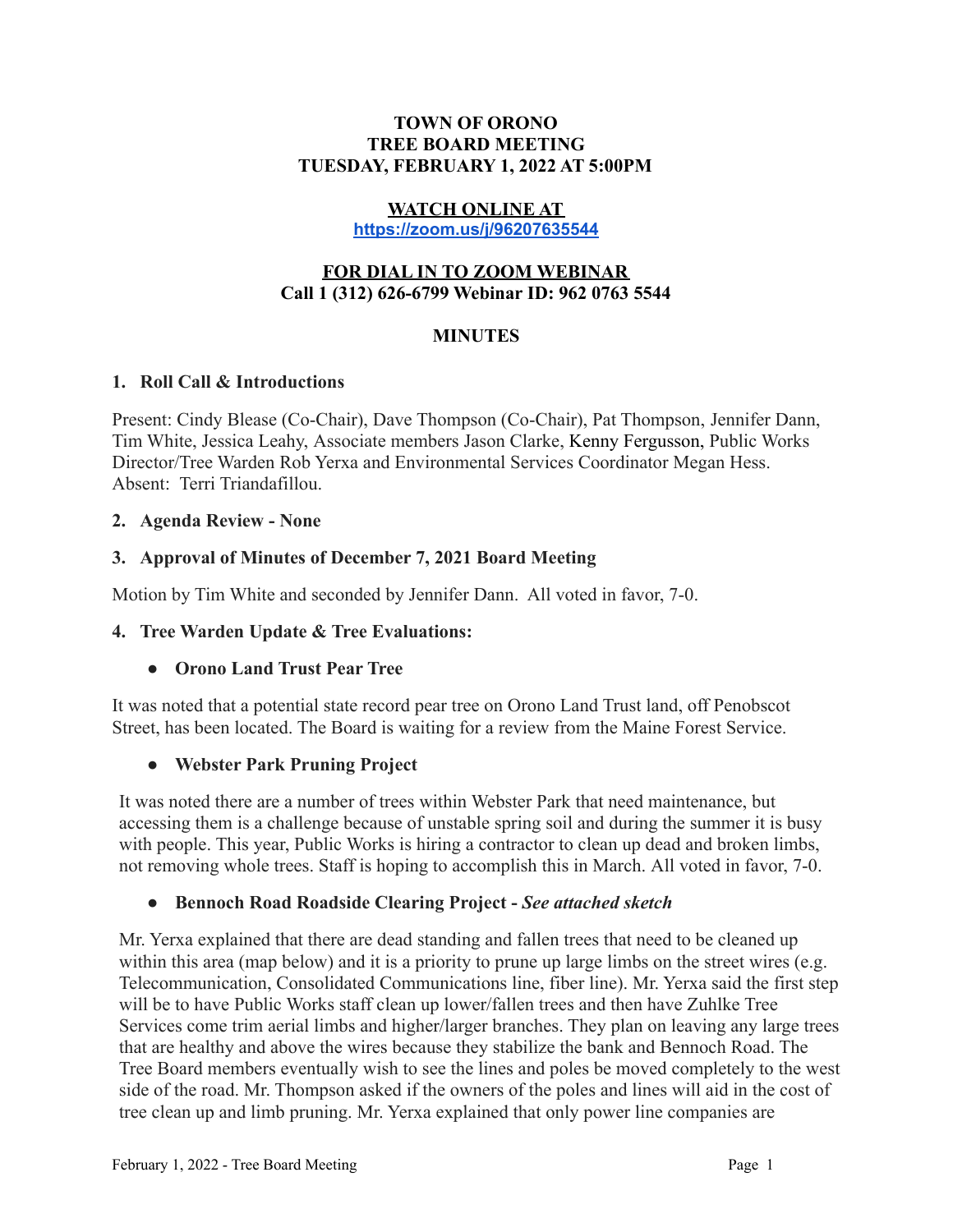required to do maintenance work and we would like to start the project soon to eliminate any potential hazards. Staff will attempt to do this project at the end of March, before spring thaw.

Once cleaned up, Jennifer Dann suggested possible tree plantings on the bank to promote erosion control for an arbor day project.

## **● Project Canopy Grant Process & Application**

Rob Yerxa explained that Megan Hess will be helping the Tree Board complete the Project Canopy Grant to fund a graduate student to complete a new tree inventory for the Town of Orono. Jessica Leahy has a potential graduate student and will provide a budget for that student. Jennifer Dann volunteered to help Megan with the grant application.

# **● Cemetery Tree Evaluations**

The tree inventory in the cemetery lot should be updated. Megan Hess will build the GIS collector template for the Tree Board members to use to evaluate the trees in the cemetery. This gives the Tree Board members a chance to pilot the tree inventory collector that will be used for the new tree inventory collection to happen this year.

# **● Godfrey Drive Buffer Strip Project Update**

[Rob Yerxa](mailto:ryerxa@orono.org) updated the Tree Board members that the Public Works crew cleaned up a lot of the underbrush and dead debris within the Godfrey Drive buffer strip. Mr. Thompson said they are now in the position to plant trees in the area that will yield a diverse forest in the future. Mr. Yerxa suggested that the Town may want to maintain the trail that goes through the middle.

## **5. Browntail Moth Month Activities - Feb 2022**

# **● Education and Outreach - Web identification and removal activity?**

The Tree Board members discussed the potential of conducting a Brown Tail Moth (BTM) nest trimming event as an educational and outreach event. [Kenny Fergusson](mailto:kennyfergusson1@gmail.com) mentioned that Megan Schnieder, who is with RSU #26, is planning a trimming event and we could partner with her on. Ms. Leahy asked what equipment would be needed for a public event. Kenny replied that the state may be able to provide tools like pole pruners. Mr. Yerxa suggested reaching out to the school to do an education and outreach event where participants go out to collect data for the survey.

## **● Citizen Reporting - new webpage and GIS based heat map**

Megan Hess gave the Tree Board members a walk through of the new Browntail Moth Monitoring website which can be accessed by visiting www.orono.org.

## **● Mitigation**

Once the Town learns more about the infestation rate using the data collected on the survey, the Tree Board would like to prioritize public park areas for trimming nests and mitigation events.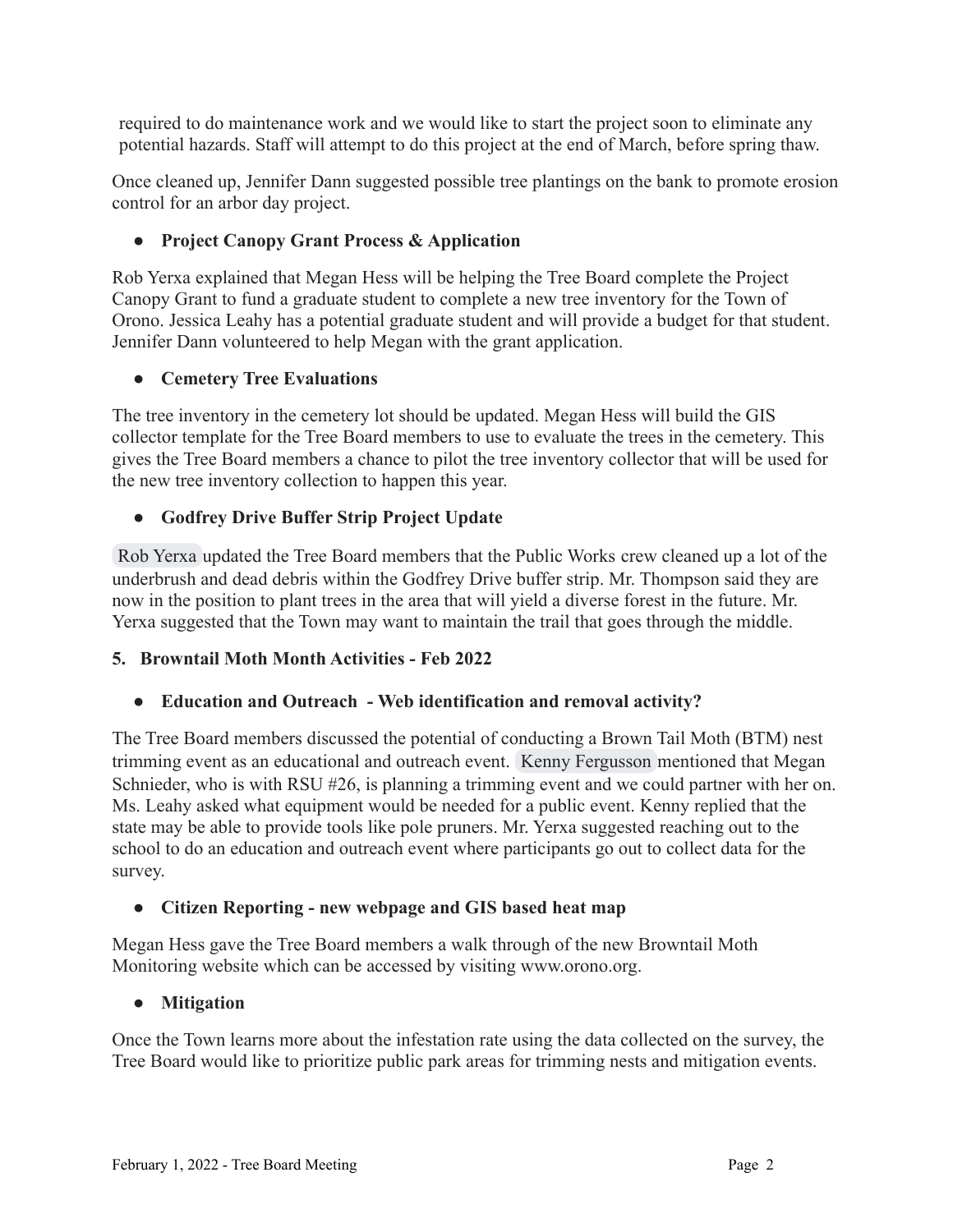### **6. Planning for the Management Plan & Inventory Update**

The Tree Board plans to apply for the Project Canopy Grant that would fund the collection of a new tree inventory. The new data will be used to create a new management plan.

### **7. Monthly Tree Board Activity Update**

### **● Chairperson Update**

Ms. Blease reminded the Tree Board that Pat and Dave Thompson completed the report for the Arbor Day Foundation back in December. She also noted that she completed the Tree Board report for the Town Annual Report.

The Tree Board started brainstorming some ideas or events to do for Arbor Day. They noted that the Orono school Arbor Day event may need to be virtual this year.

### **8. Adjournment**

At 6:00pm, Tim White motioned and Cindy Blease seconded to adjourn. All voted in favor, 7-0.

Minutes are summary. No recording was made.

Respectfully submitted,

Nancy Ward Executive Assistant